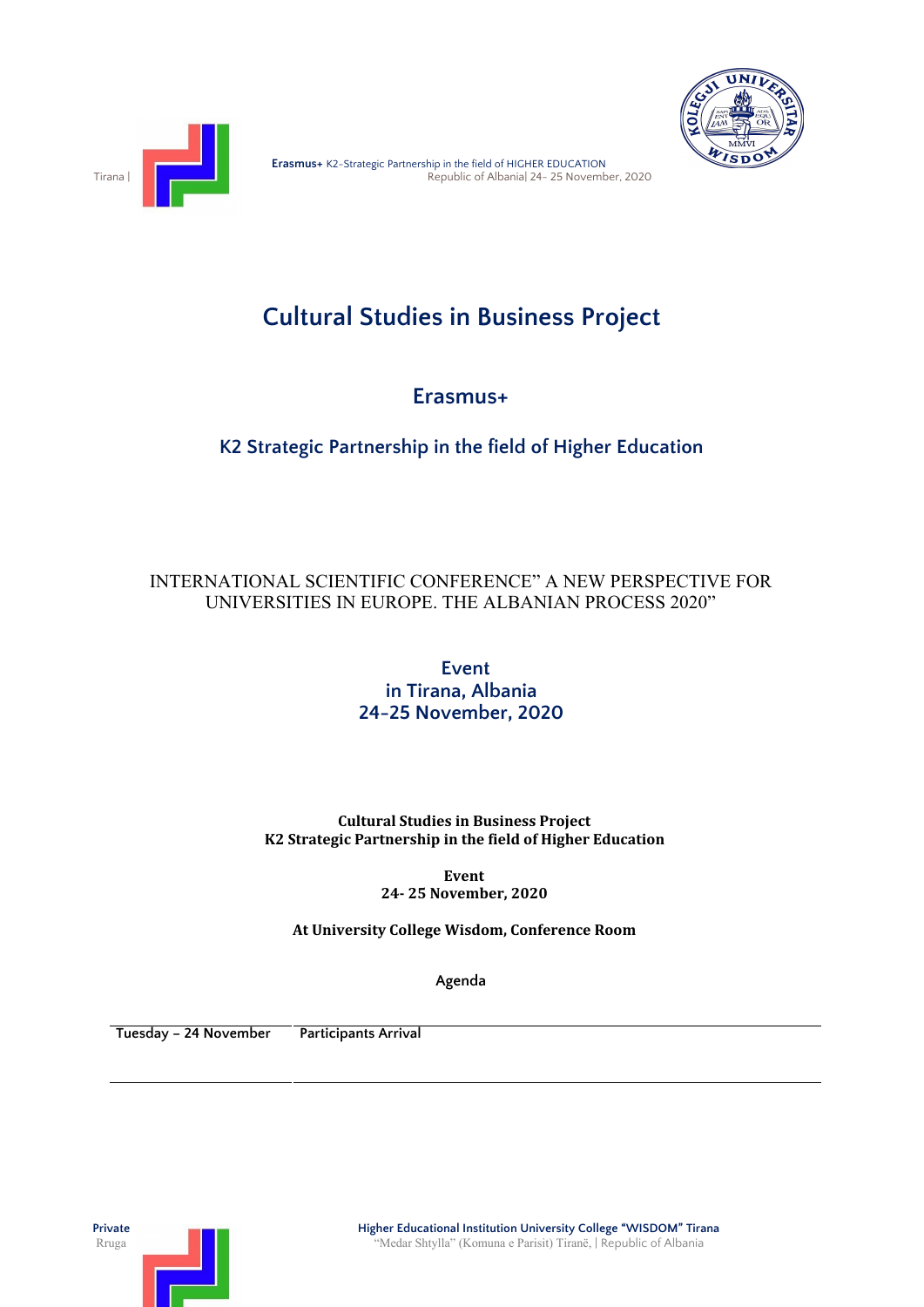



| Tuesday - 24 November<br>University College Wisdom<br><b>Conference Room</b> | <b>PLENARY SESSION</b>                                                                                                                                                                                                                               |
|------------------------------------------------------------------------------|------------------------------------------------------------------------------------------------------------------------------------------------------------------------------------------------------------------------------------------------------|
| $9:30-10:00$                                                                 |                                                                                                                                                                                                                                                      |
| $10:00 - 11:00$                                                              | Participant Registration                                                                                                                                                                                                                             |
|                                                                              | Welcome speech by <b>Prof. Dr. Lush Perpali</b> , Rector of University<br>College, "Wisdom",                                                                                                                                                         |
|                                                                              | Welcome speech by Prof. Asoc. Dr. Erika Melonashi, Dean of Faculty of<br>Economics and Social Science, University College, "Wisdom",                                                                                                                 |
|                                                                              | Welcome speech by Mrs. Elton Skendaj, Director of International $\&$<br>Erasmus+ office Mediterranean University of Albania;                                                                                                                         |
|                                                                              | Welcome speech by Msc. Admir Malaj, Monitoring and Result<br>Management Lead at Risi Albania;                                                                                                                                                        |
|                                                                              | Welcome speech by Msc. Oltion Kadaifciu, ex-Adviser of "EU POLICY"<br>HUB";                                                                                                                                                                          |
|                                                                              | Welcome speech by Brikena Xhomaqi – Director of Lifelong Learning<br>Platform-European Civil Society for Education, Brussel, Belgium-<br>(Presentation of Video Registrations)                                                                       |
|                                                                              | Welcome speech by Besian Rroshi – Graduate Teaching Assistant from<br>University of Delaware USA. (Presentation of video registration)                                                                                                               |
|                                                                              | Chaired by: Dr. Irna Dobi                                                                                                                                                                                                                            |
| $11:00 - 11:15$                                                              | Note: All participants will attend the conference in person at "Wisdom"<br>University College, but in separate rooms (Conference Room, Room 11, Room 12)<br>in order to avoid crowds. To follow each other you will be live on the Zoom<br>platform. |
|                                                                              |                                                                                                                                                                                                                                                      |

**Coffee Break**

## **PARALLEL SESSION**

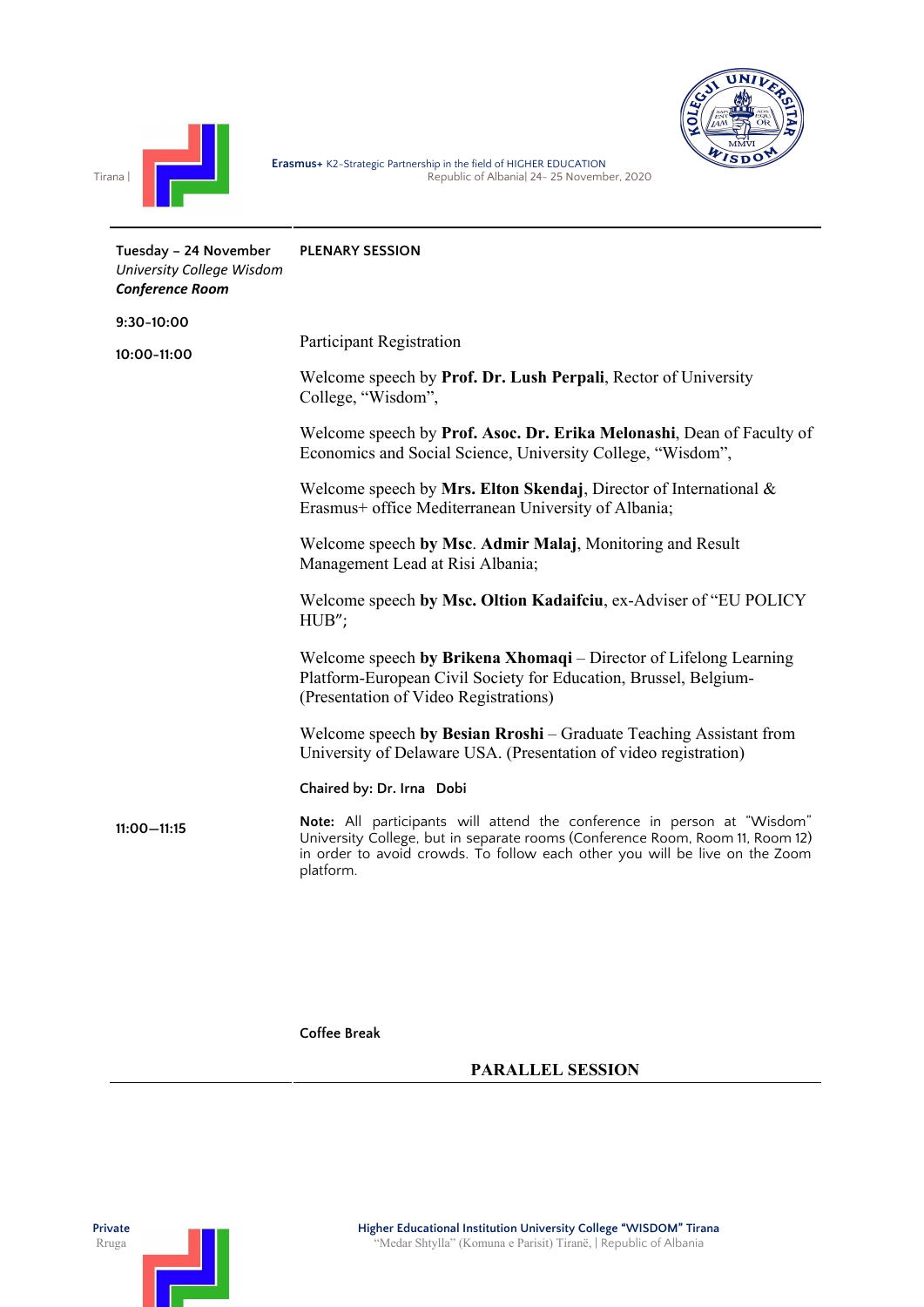



## **SECOND SESSION**

Conference ROOM **11:20- 12:20**

CSB Panel Research papers related to the topics of the cultural Studies in business syllabus

*Dr. Enriko Ceko,"A syllabus topic for the Cultural Studies in Business course: Total* **Quality Management and Creativity, two approaches for competitive advantage"** Lecturer at University College, `Wisdom

*Dr. Lediana Beshaj, & Dr Manjola Zaçellari "***Challenges of Albanian higher education in providing effective online learning in time of Covid-19 pandemic" A case study based on the development of Cultural Studies in Business Pilot course**" Lecturer at University College Wisdom; Aleksander Moisiu University of Durres

Dr. *Ermir Hajdini* – "*Higher Education Institutes in Albania and their role vis a vis in cultural and sustainable development***"**. University College, `Wisdom

*Dr. Saimir Fekolli & Dr. Jetmira Fekolli*- "*The culture of Ethics and Leadership: How Ethics Begin and Continue"* Lecturer at University Aleksander Moisiu Durres, & Lecturer at Faculty of Social Science University of Tirana.

*Dr. Aida Goga & Qamile Caca*, "*The future of the University, cultural studies in serving as a mission in the emancipation of society from a philosophical point of view"***,** Lecturer at Tirana University.

*Dr. Stiliano Rrushaj* , "*Inclusive Education: an administrative –legal approach in business studies,"* Research officer, Foundation for freedom and Democracy.

Msc. Jonida Lesha – *Leadership Styles and the Impact of performance in Business and the Banking sector, Le*cturer at "Luigj Gurakuqi University, Shkoder.

*Msc. Loreta Cico* **"***The Impact of Technology in Financial Reporting; What students of cultural studies in business need to know* **"** Lecturer at University College "Wisdom"

*Dr. Irna Dobi & Msc Brunilda Allkushi ``Teaching and communication technologies' ' needed in the business culture endeavours , Lecturer at* University College "Wisdom" and Teacher at "Fan Noli" school in Tirana.

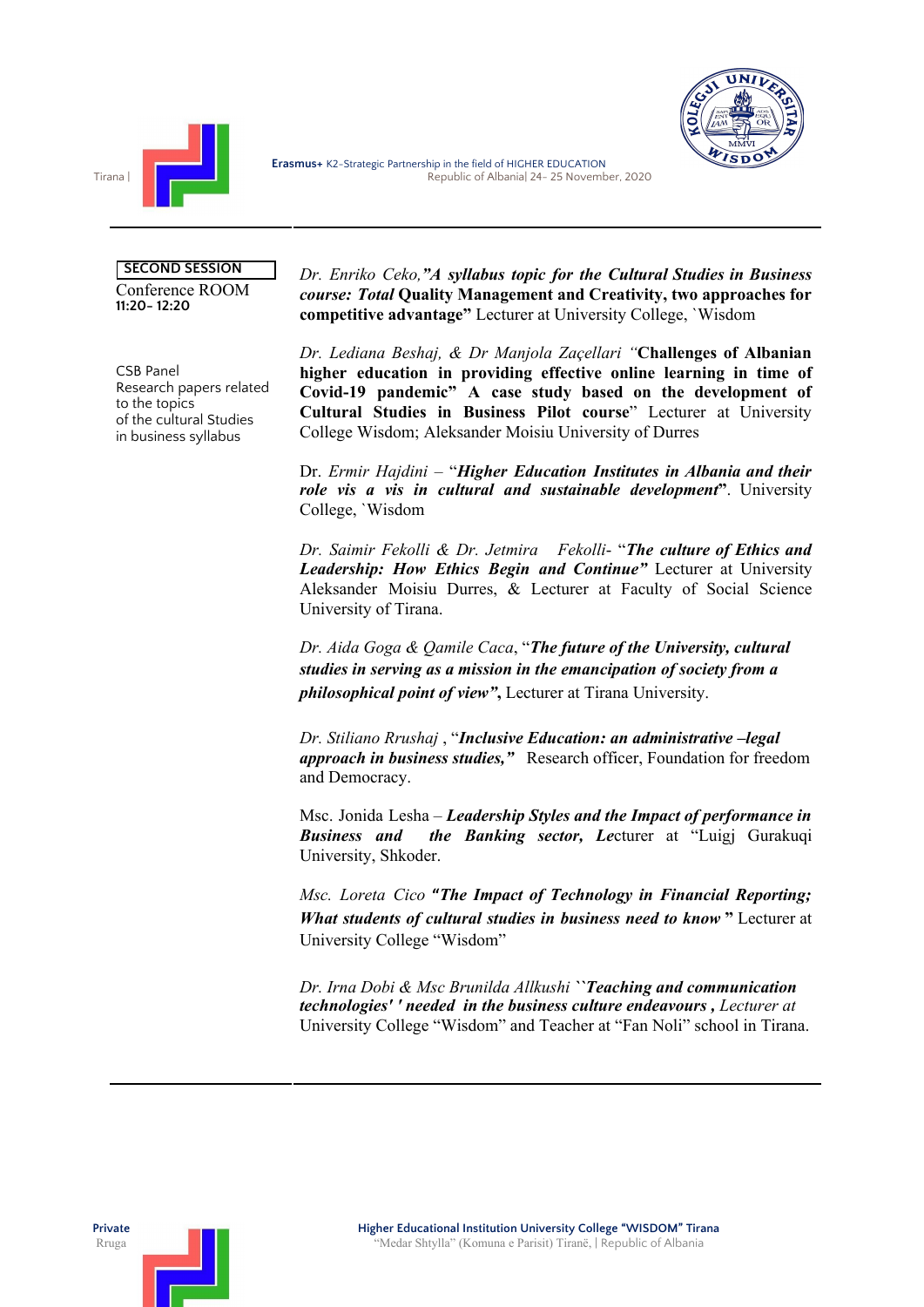



**Chaired by: Msc.** Gerta Gjeta/ Discutant: **Dr. Asllan Vrapi** Lecturer of Education at University of Vlora

**Third Session (Room 12) 11:20 -12:20** *Msc. Lorena Çadri: "The Psychology programmes of ered in Albanian universities in the light of the challenges of the Bologna Process"* Lecturer at University College "Wisdom" *Msc Alban Duraj* – "*Challenges of Albanian and European Universities in extraordinary situations"* Lecturer at University College, `Wisdom *Dr. Ardita Prendi*, "*Coping with A Juvenile While Incarcerated: A Study of Juvenile Offenders* Lecturer at University College, `Wisdom *Dr. Laura Mezini & Dr Klodjana Vrenjo* "*Order of Physicians of Albania "Role in Practicing the medical profession*" Lecturer at Gjirokastra University, Faculty of Natural Sciences, Nursing Department, & Sports University of Tirana, Faculty of Movement Sciences, Department of Sport Medicine. *Msc. Malvina Kosova,* **"***A new perspective for Universities in Europe. The Albanian process in 2020***",** Lecturer at University College "Wisdom" *Dr. Blerina Boci*, "*Inclusive Education from a pedagogical-psychological approach"*, Psychologist Lecturer at University Aleksandër Xhuvani, Elbasan *Msc. Rajmonda Tenolli ,* **"***Reopening of schools when and how?",* Special Education Paraprofessional at Field Elementary School- District Plymouth Canton School. USA **(Video registration)** *PhD. (c) Besian Rroshi* "*The ef ect of highly-educated immigrants on native's wages", Graduate Teaching Assistant at University of Delaware (Video registration)*

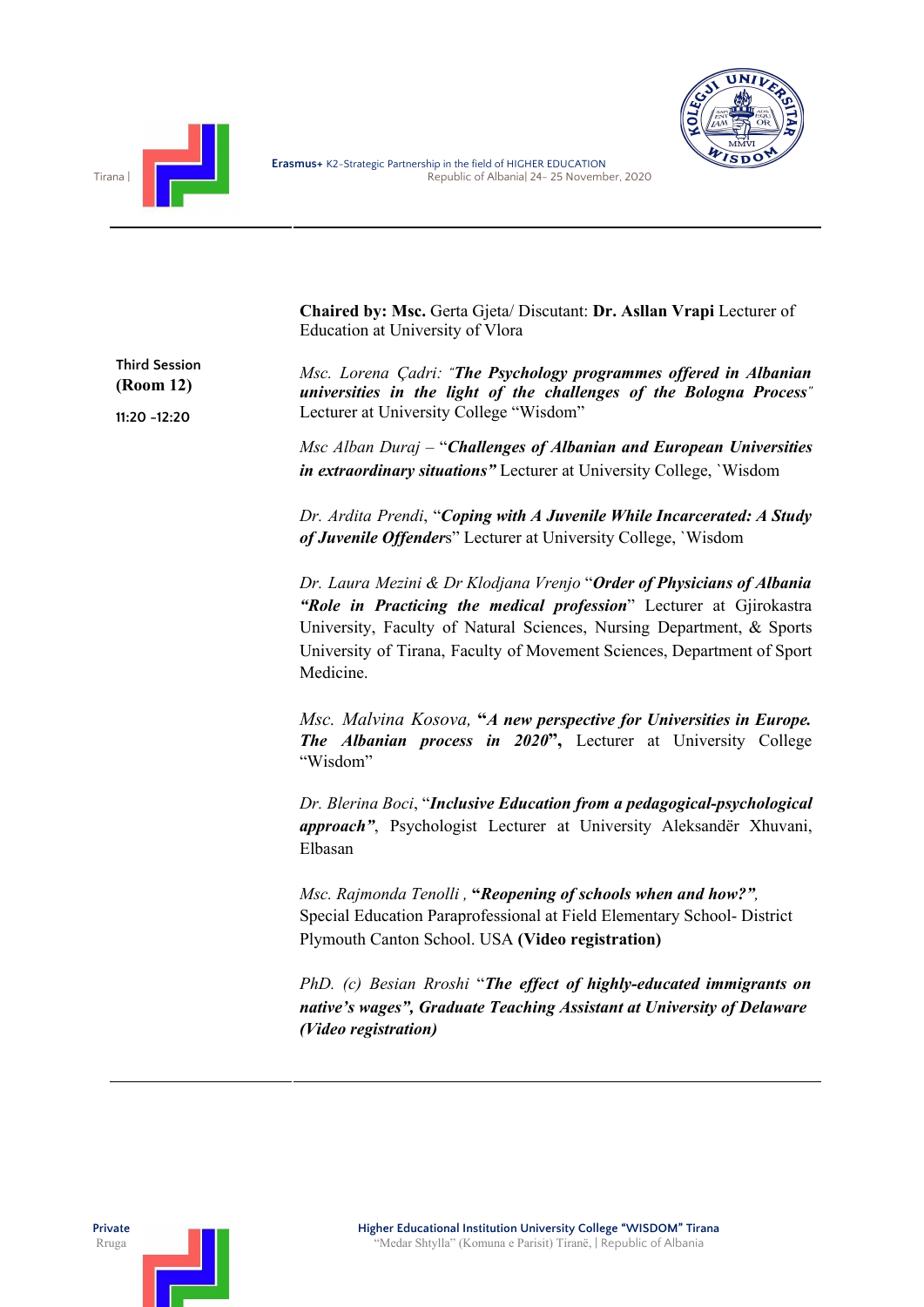

**Conclusions** 

Certificates Delivery

| Wednesday - 25<br>November<br>University College Wisdom<br><b>Conference Room</b> | International Scientific Conference: "A New Perspective for<br>Universities in Europe. The Albanian Process 2020"<br><b>Fourth Session</b>                                                              |
|-----------------------------------------------------------------------------------|---------------------------------------------------------------------------------------------------------------------------------------------------------------------------------------------------------|
| 10:00-10:15                                                                       |                                                                                                                                                                                                         |
| $10:15 - 11:15$                                                                   | <b>Participant Registration</b>                                                                                                                                                                         |
|                                                                                   | Chair: Irna Dobi / Discussants: Lavderim Lita Researcher, Dr. Edit<br>Bregu vice Dean of Faculty of Law at University College 'Wisdom"                                                                  |
|                                                                                   | Prof. Asoc. Dr. Naim Mecalla: "Conditional release as an institute of<br>re-educational, human and social character" vice Rector of University<br>College, 'Wisdom"                                     |
|                                                                                   | Msc. Flavia Kenaj, Dr. Edit Bregu, Msc. Flutura Shabani: "State<br>Nationalism and Academic Freedom Against European Higher<br><b>Education.</b> " Lecturer at University College 'Wisdom"              |
|                                                                                   | Msc. Meri Kraja, "The Fight Against Contemporary Anti-Semitism:<br>Innovative Approach to The Albanian University" Lecturer's at<br>University College `Wisdom                                          |
|                                                                                   | Msc. Flutura Shabani, Dr.Edit Bregu & Msc. Flavia Kenaj,"The<br>Importance of Constitutional Doctrine In Legal Sciences And<br><i>Educational Curriculum"</i> , Lecturers at University College 'Wisdom |
|                                                                                   | PhD Kejda Llanaj – "What is the effect of immigration on kid's<br><i>educational outcomes in Albania?"</i> Graduate teaching assistant at the<br>University of Delaware USA.                            |
|                                                                                   | Msc Adela Decka, "The challenges of Classroom Size", Enrollment<br>Specialists at Community Renewal Team, Job Corps Academy Childcare<br>Center, Hartford, Connecticut, USA                             |